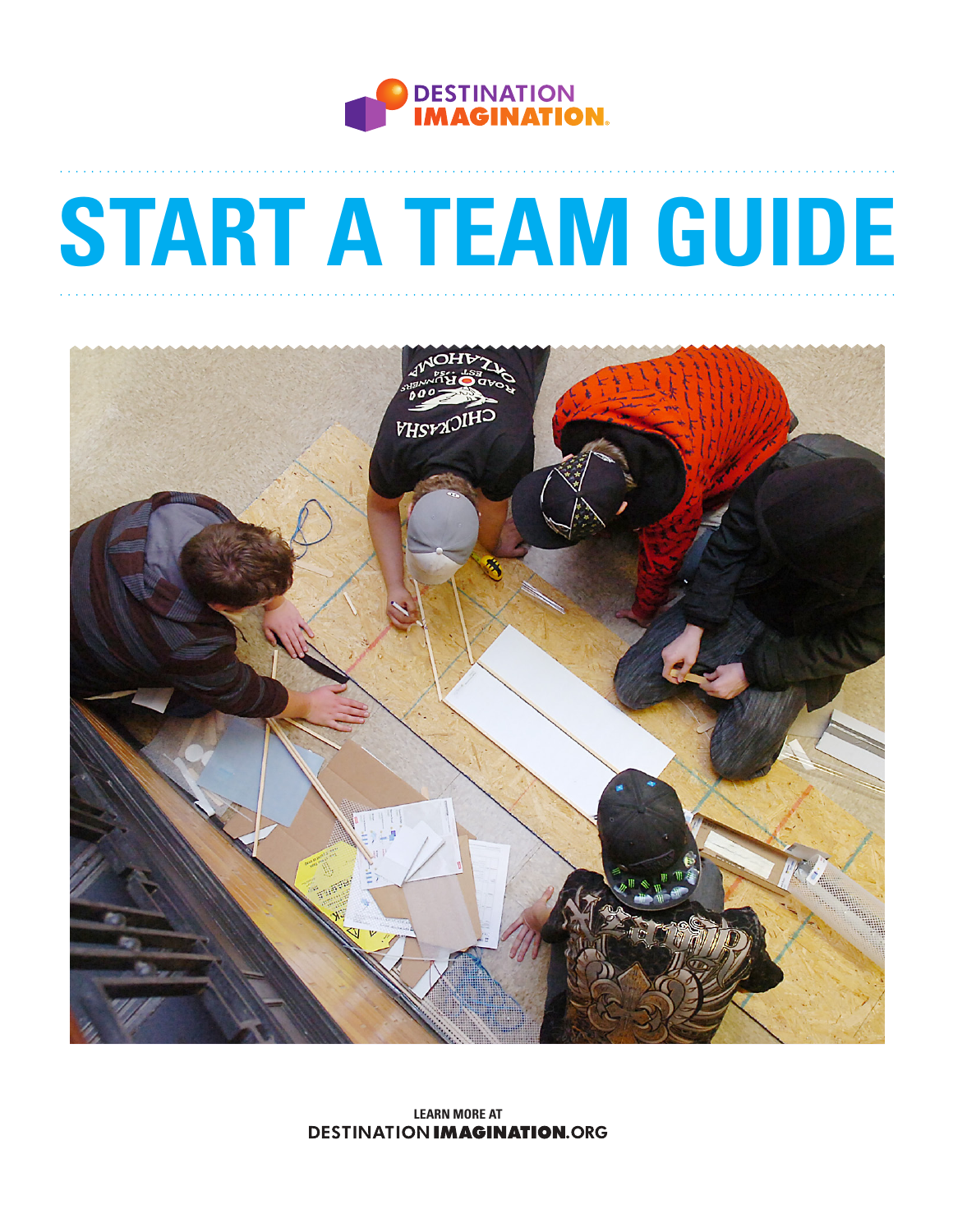# **WHERE DO I START?**

- 1. Learn about Destination Imagination Challenge program. Start by reading this guide and visiting our website at DestinationImagination.org.
- 2. Meet with interested prospective team members and parents.
- 3. Identify your School/Organization Contact Person. Once you decide to participate, identify the person who will be the Destination Imagination School/ Organization Contact Person.
- 4. Purchase a Team Number at ShopDI.org. There are different types of Team Number packages: 1-Team Pack, 5-Team Pack, Institution Team Pack and Rising Stars! Team Packs. For more specific information about the types of Team Number packages, visit ShopDI.org or see the Team Pack section of this guide.
- 5. Receive and/or download our Program Materials. Once your payment has been received and processed, a book of printed materials will be mailed to you and you will have access to the Resource Area on DestinationImagination.org.
- 6. Register with your Affiliate. After you purchase your Team Number, your Affiliate will be notified of your purchase. Your Affiliate Director will contact you about how to register within your Affiliate and your Region. You will also be sent information about trainings and other Affiliate-sponsored activities.
- 7. Review all of the DI Program Materials. The Program Materials include Roadmap, 6 Team Challenges, 1 Rising Stars! Challenge and Rules of the Road.
- 8. Register all of your teams for Regional and/or Affiliate Tournaments. Some Regions and Affiliates ask that you register online, others send registration forms. Contact your Regional and/or Affiliate Director for the registration requirements for your Tournament. Contact information for your Affiliate is avaiable on the locations page ouf the DestinationImagination. org website.

# **PROGRAM OVERVIEW**

#### **Who**

Up to 7 members can be on a team, and students from kindergarten through university level participate. Each team needs an adult Team Manager. Team Managers help students stay on track but do not directly help the team develop their solution to the DI Challenge. Team Managers are often faculty members or parents.

#### **What**

There are seven new Challenges to choose from each year. Each of the Challenges is developed by a team of educators and industry experts who target a particular area of the curriculum and its related standards of content and performance. The areas of focus include: Technical, Scientific, Fine Arts, Improvisational, Structural and Service Learning. There is also a non-competitive Early Learning Challenge that allows participants to develop social and problem solving skills.

#### **When**

Each season takes place from September through May. Depending on the Challenge, teams typically spend 2 to 4 months developing and practicing their Challenge solutions.

#### **Where**

The team's solutions are assessed at regional, state or country tournaments. While most schools run DI as an after school program, some school districts incorporate the program into their electives curriculum. Our tournaments provide the opportunity for participants to celebrate creativity with their peers and promote healthy competition. Every year, local volunteers help run 200 tournaments around the world.

#### **Why**

Teams in our program learn higher order thinking and improve in creative thinking, critical thinking and collaborative problem solving. Our participants experience the creative process, develop new friendships and learn to work together.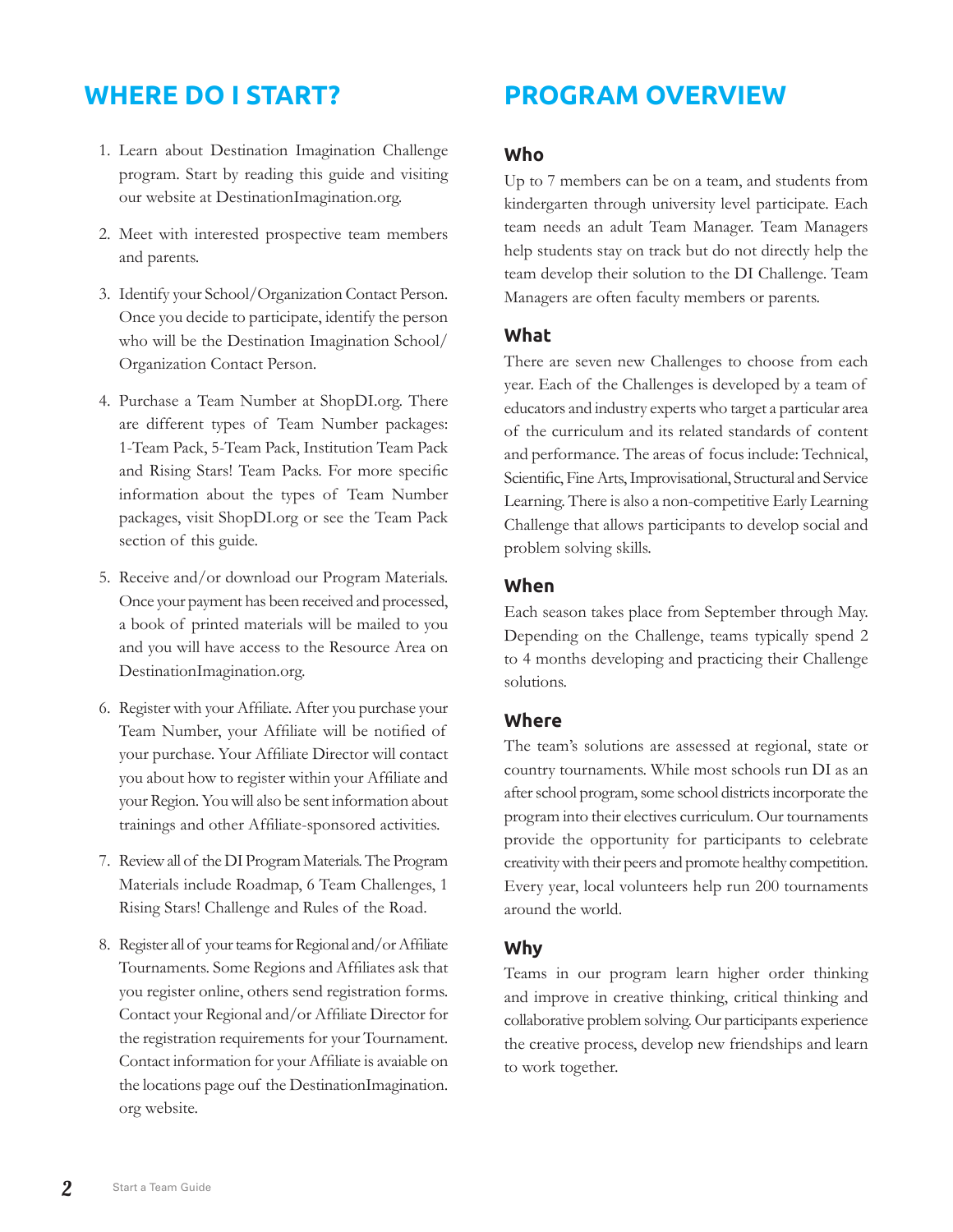# **THE TWO COMPONENTS OF THE DI PROGRAM**

#### **How will Teams be Assessed at the Tournament?**

At the tournament, Destination Imagination teams will solve two types of Challenges: Team Challenges and Instant Challenges. Teams will perform their Challenge solutions to a group of Appraisers. Destination Imagination Appraisers are local volunteers who have been trained to assess the Challenges.

#### **What is a Team Challenge?**

There are seven new Challenges to choose from each year. The areas of focus include: Technical, Scientific, Fine Arts, Improvisational, Structural and Service Learning. There is also a non-competitive Early Learning Challenge. View our current season's Challenge previews on our website.

The Team Challenge is the combination of the Central Challenge and Team Choice Elements. After solving Team Challenges, teams can attend tournaments to showcase their solutions in front of Appraisers and live audiences.

#### **Central Challenge**

The Central Challenge encourages development of critical thinking, problem solving techniques, teamwork, and creative process over a sustained period of time (usually 2 to 4 months).

#### **Team Choice Elements**

Team Choice Elements are team-selected elements that are incorporated with the Central Challenge to allow creative freedom in showcasing additional strengths.

## **What is an Instant Challenge?**

Instant Challenges require teams to engage in quick, creative and critical thinking.

At a tournament, a team will receive an Instant Challenge and the materials with which to solve it. The team members must think on their feet by applying appropriate skills to produce a solution in a period of just 5 to 8 minutes.

In a world with growing cultural connections, increased levels and types of communication, and a new need for real-time teamwork and problem solving, the ability to solve problems quickly is becoming increasingly critical.

Instant Challenges are performance-based, task-based, or a combination of the two. Although each Instant Challenge has different requirements, all Instant Challenges reward teams for their teamwork. Instant Challenges are kept confidential until the day of the Tournament.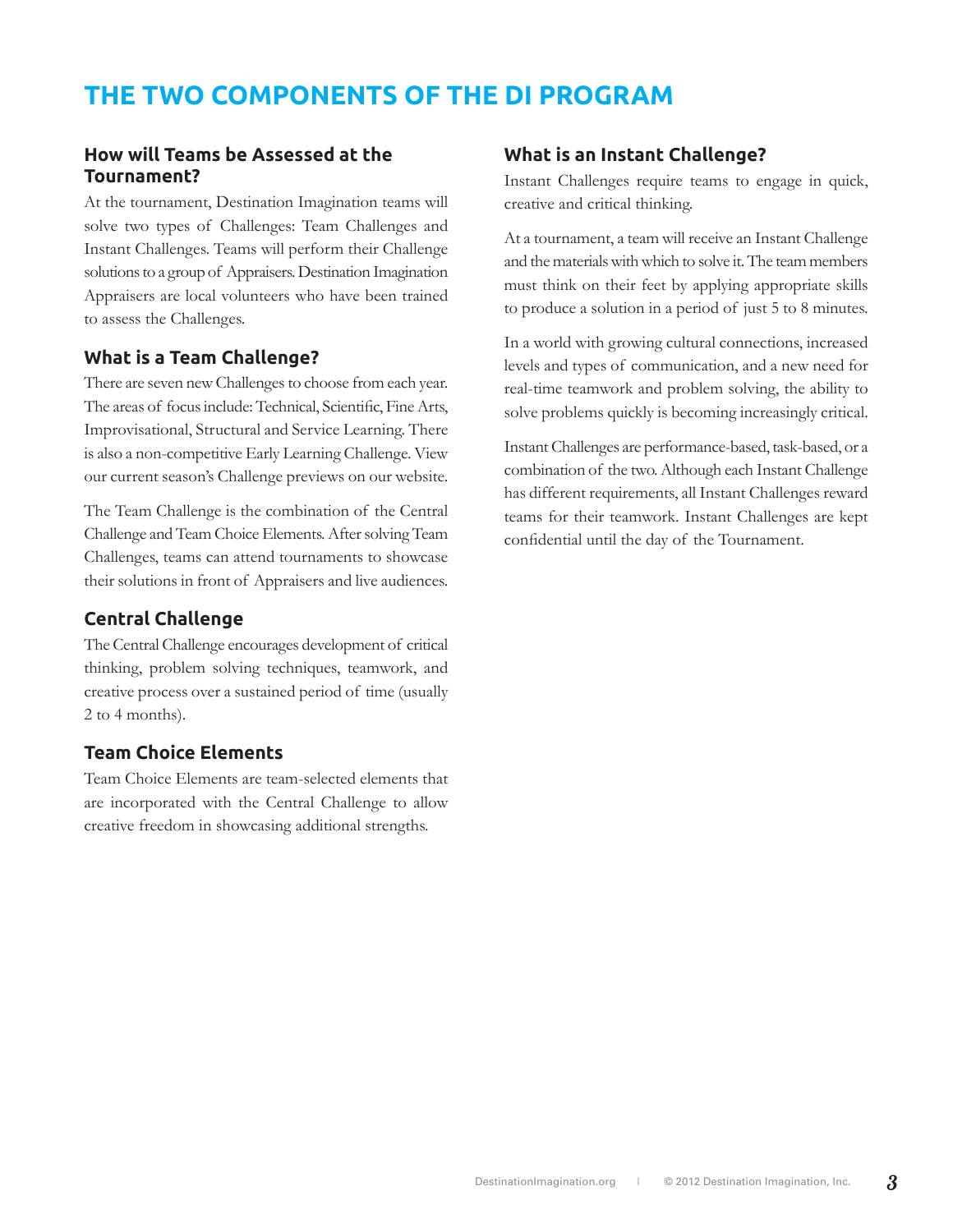# **THE TWO COMPONENTS OF THE DI PROGRAM (CONTINUED)**

#### **Instant Challenge Procedure**

- 1. The team stands around a table on which a copy of the Challenge lies face down.
- 2. If the Challenge requires materials, they will also rest on a table.
- 3. When everyone is ready, the Appraiser flips over the Challenge and reads his or her copy of the Challenge aloud. As soon as s/he has finished reading, s/he starts the timer and the team can begin working.
- 4. The Appraiser makes sure the team follows the timing prescribed in the Challenge.
- 5. The Appraisers score the team's solution to the Challenge.

#### **Processing Instant Challenges**

While practicing Instant Challenges, it is important that the team members discuss the experience. The Team Manager's job is to facilitate the discussion as necessary, without telling the team exactly what to do. For example, the Team Manager can ask questions like:

- What could you have done differently?
- What was the most difficult part of the performance?
- What could you do to improve in the future?

The Team Manager should not provide any answers to the questions. Team members need to reflect and assess the process on their own.

## **How Important is each Challenge Element to the Overall Score?**

The following is a breakdown of how teams will be appraised at the tournament:



**Note:** Team Choice Elements are team-selected elements that are incorporated with the Central Challenge to allow creative freedom in showcasing additional strengths.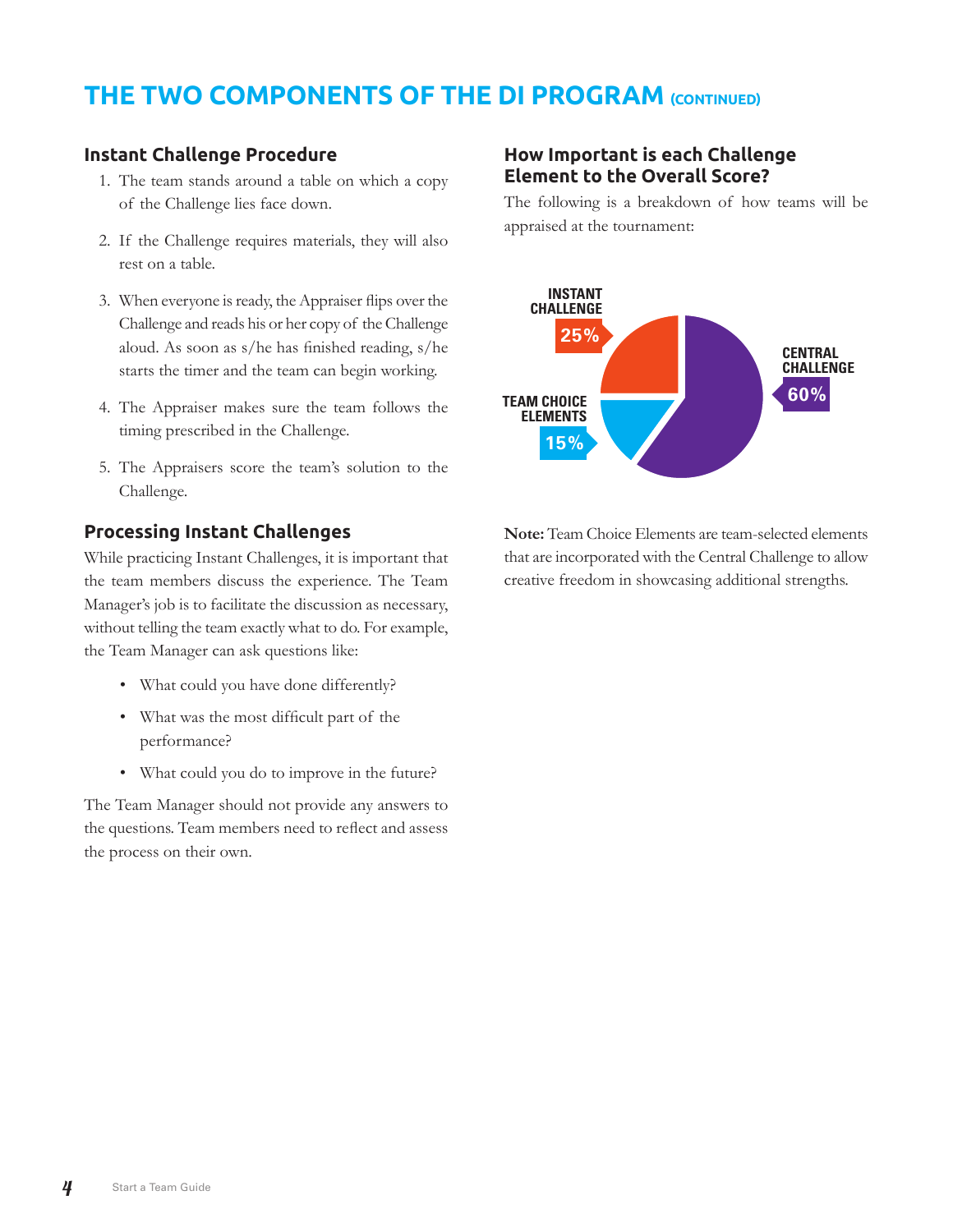# **FORMING TEAMS**

A team consists of at least two and no more than seven members. Only those seven may work on the solution to the Team Challenge, may perform the solution and may participate in the Instant Challenge part of a Tournament.

When forming teams, keep in mind that all teams will need individuals who have talents and abilities in very diverse areas such as building, welding, soldering, sewing, designing sets, designing costumes, writing scripts, composing and performing music, just to name a few. Teams will also need individuals who have the ability to generate ideas and those who are able to categorize, sift and choose criteria to make the solution work. They need people who can generate many ideas and options for their solution. They also need people who can focus on the many ideas generated and choose those that are considered the best, most unique and useful for their solution.

Teams should have members who are willing to commit their time and energy to the development of the solution and to each other through thick and thin. There are definitely times when things can get thick! If teams do not have the skills they need, those skills may be taught. Resources (e.g., human, books, journals, videos, etc.) may be used to help teach the skills to team members. However, the team may not be taught skills specifically tailored for application to their Team Challenge solution. Team members must learn the skills apart from their solution, and then apply their new skills when they work towards the development of their solution.

Team members do not have to be the same age. However, the Level in which the team will compete is determined by the age of the oldest child or the highest grade Level.

# **AGE REQUIREMENTS**

Students from kindergarten through university level participate in the Destination Imagination Challenge Program.

The following are the age/grade requirements to participate in the Destination Imagination Challenge Program:

#### **Elementary Level**

Kindergarten-5th grade (No student reaching age 12 by June 15)

#### **Middle Level**

6th-8th Grade (No student reaching age 15 by June 15)

#### **Secondary Level**

9th-12th Grade (No student reaching age 19 by June 15)

#### **Rising Stars!®**

Preschool through 2nd grade

#### **College & University Level**

Full-time post-secondary students enrolled in college, university, trade, or technical school or military. High school seniors who are bound for higher education are also eligible.

For more information contact our College & University Level Coordinator, Christine Groberg at University (a) dihq.org or visit our College & University site: www. diuniv.org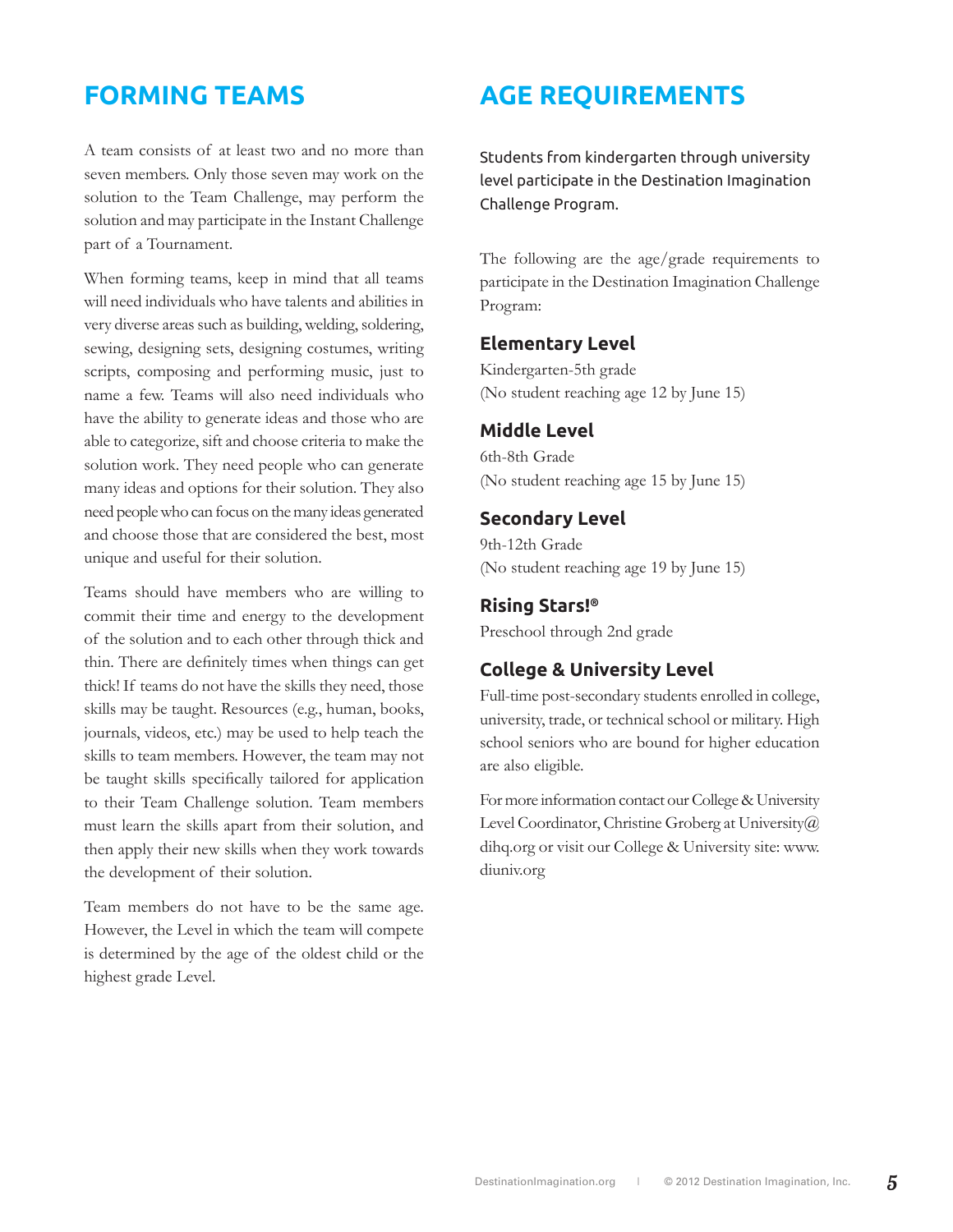# **TEAM MANAGERS**

Each DI team needs an adult Team Manager to be in charge of meetings, planning, team registration, Tournament logistics and team safety. Team Managers are in high demand and are key to the success of any DI program, and while most are volunteers, some receive stipends or some degree of compensation for their time. A DI Team Manager:

- Has a good sense of humor.
- Appreciates creativity and innovation in all its forms.
- Enjoys working with children and young adults.
- Is interested in helping young people learn about creativity, teamwork and problem solving.
- Wants to join the DI community and share with other caring adults.
- Has a positive and friendly attitude.

The degree of a Team Manager's involvement will depend upon the team's schedule, Tournament progression, and the overall goals and needs of the team. In any case, the team does the real work – the problem solving – and the Team Manager facilitates the process, which allows the team to have the best educational experience possible.

## **Finding and Supporting Team Managers**

Some Coordinators find Team Managers through an Informational Meeting held for parents, potential participants, administrators, teachers, and other interested people. Some have said they find Team Managers by asking parents if they would "work together with the team." Team Managers could be:

- Parents
- **Teachers**
- Administrators
- College students
- Team member's older brother or sister
- Community members
- School paraprofessionals

## **Team Manager Training Workshops**

Destination Imagination, Inc. provides training instruction and help to Regions and Affiliates so that they can present great Training Workshops for the Team Managers and Coordinators. Check with your Affiliate and/or Regional Director for information regarding Training Workshops. The importance of these training sessions cannot be emphasized enough.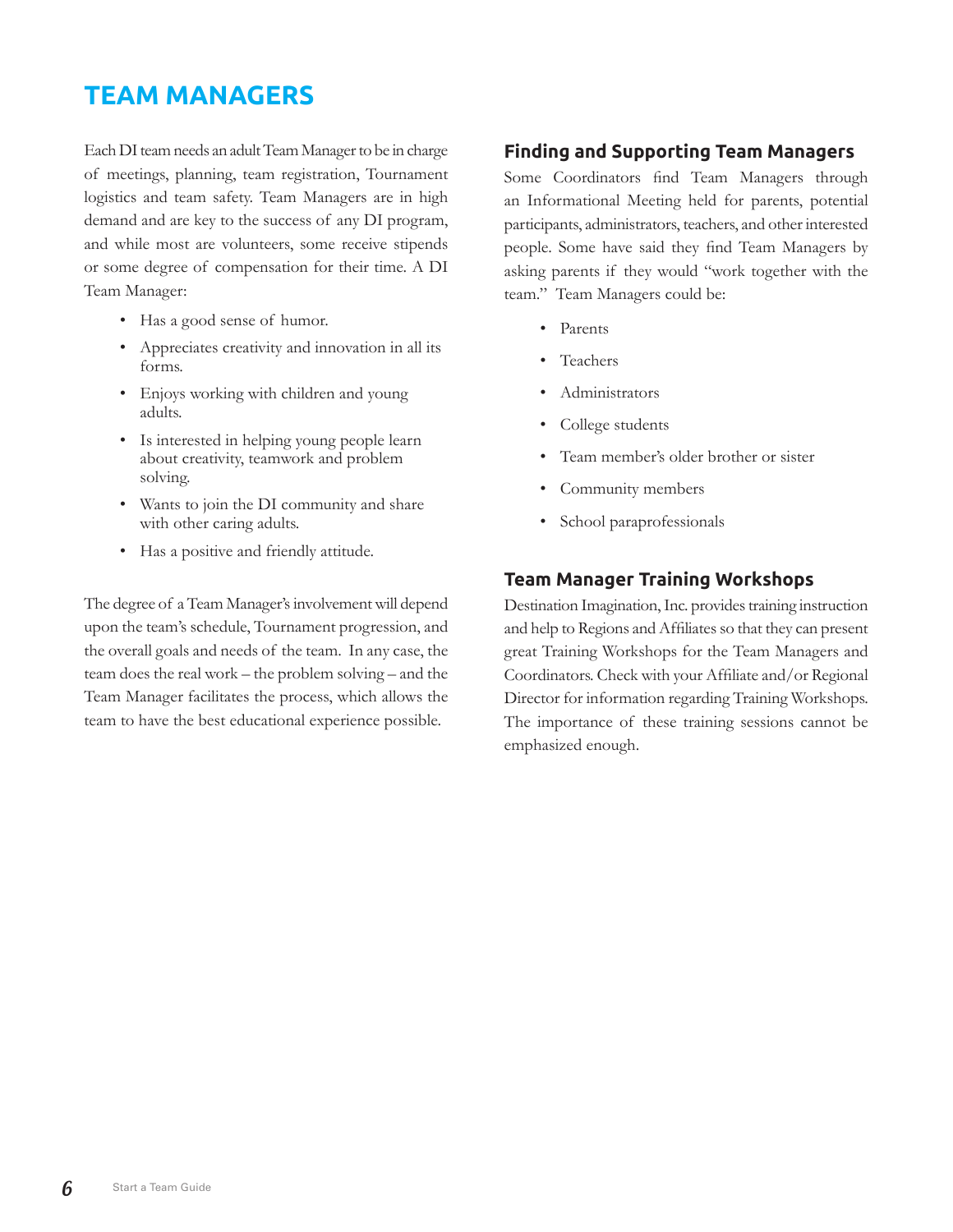# **ABOUT THE TOURNAMENT**

The DI Tournament is a culminating celebration of what the teams have learned throughout the year. It celebrates their teamwork, problem solving, time management and the skills they have learned on the way to their Challenge solution.

#### **When & Where**

Contact your Affiliate Director for your tournmant date and location.

#### **What is a Tournament?**

A DI Tournament is not apart from the process; it is a part of the DI process.

#### **A Tournament:**

- is fair and consistent.
- has officials who understand and honor the DI process.
- considers every team a winner.

#### **When we say every team is a winner, what do they win? They have won the ability to:**

- have self-confidence to generate options.
- learn to take focused risks.
- make decisions with efficiency.
- take action with a positive outlook.

The DI process is not just for kids! One of the great benefits for adults who are participating in DI, whether as Team Managers or as officials, is the opportunity to learn the same skills DI teaches the young people on teams. So the Tournament is not just a celebration for the teams: it is a celebration for everyone, adults as well as children, at the Tournament.

**The Regional Tournament:** Most Affiliates that are states or provinces are divided into Regions headed by a Regional Director. Generally, every Region within a given Affiliate holds a Regional Tournament. Often the Regional Director is also the Tournament Director and runs that Regional Tournament with a "Tournament Team" of volunteers from all over the Region. How the Region and Affiliate is organized is unique to every Affiliate. Your Affiliate Director can tell you to which Region you have been assigned.

**The Affiliate Tournament:** Whether or not an Affiliate is divided into Regions, every Affiliate holds an Affiliate Finals Tournament. In Affiliates which hold Regional Tournaments, the Affiliate Finals Tournaments take place after all Regional Tournaments are completed. In Affiliates where there are no Regional Tournaments, the Affiliate Finals Tournament is generally the only Tournament held in that Affiliate. Affiliate Finals Tournaments are run by a "Tournament Team" that may include the Affiliate Director, members of the governing Board of that Affiliate, Regional Directors, Affiliate Challenge Masters and others.

At any Tournament, a large number of people are needed to be Team Challenge and Instant Challenge Appraisers, people who will evaluate the Team or Instant Challenge solutions. Each Team Challenge has at least seven Appraisers. Each Instant Challenge room requires two to four Appraisers, and there are generally several Instant Challenge rooms at a Tournament. To have a well-staffed Tournament, a lot of volunteer effort is required. You can see how important it is to be ready to be involved and help the Team Managers and especially parents to understand the level of cooperation and help that is needed!